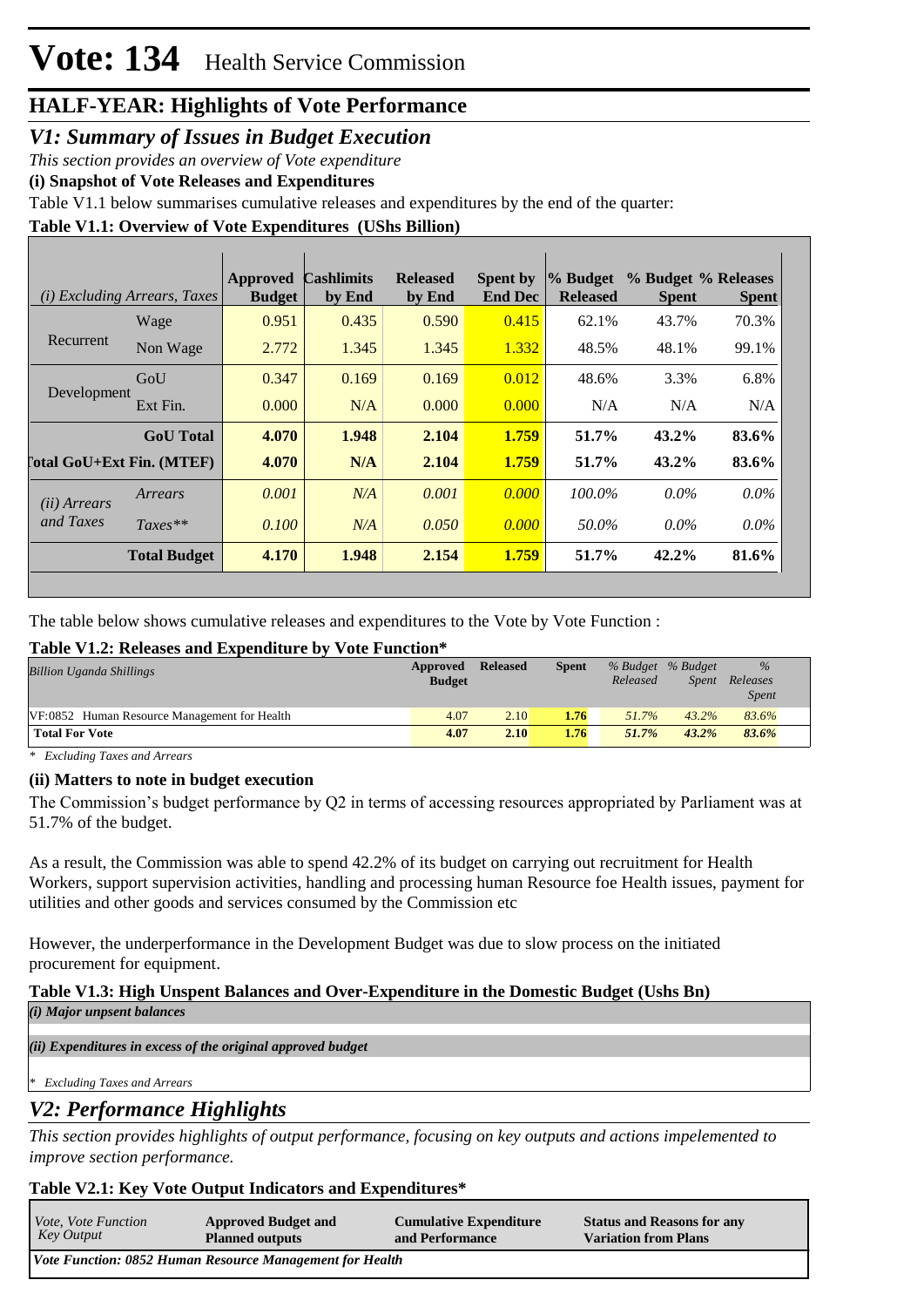| Vote, Vote Function<br><b>Key Output</b>                                                                        | <b>Approved Budget and</b><br><b>Planned outputs</b>                                                                                                                                                                                                                                                                                                                                          | <b>Cumulative Expenditure</b><br>and Performance                                                                                                                                                                                                                                                                                                                                                                                                                                                                                                                                                                                                                                    | <b>Status and Reasons for any</b><br><b>Variation from Plans</b>   |
|-----------------------------------------------------------------------------------------------------------------|-----------------------------------------------------------------------------------------------------------------------------------------------------------------------------------------------------------------------------------------------------------------------------------------------------------------------------------------------------------------------------------------------|-------------------------------------------------------------------------------------------------------------------------------------------------------------------------------------------------------------------------------------------------------------------------------------------------------------------------------------------------------------------------------------------------------------------------------------------------------------------------------------------------------------------------------------------------------------------------------------------------------------------------------------------------------------------------------------|--------------------------------------------------------------------|
| <b>Output: 085201</b>                                                                                           | <b>Health Workers Recruitment services</b>                                                                                                                                                                                                                                                                                                                                                    |                                                                                                                                                                                                                                                                                                                                                                                                                                                                                                                                                                                                                                                                                     |                                                                    |
| Description of Performance:                                                                                     | 800 Health Workers of all<br>categories recruited for MoH<br>Hqrs, Mulago and Butabika<br>NRHs, KCCA, CUFH-Naguru,<br>RRHs, UBTS, Prisons Health<br>Service, NCRL and RRHs.<br>1,000 Human Resource for<br>Health Decisions resulting from<br>regular submissions for<br>confirmation, corrigenda,<br>redesignation, study leave,<br>interdictions, abscondments,<br>retirement etc processed | Recommended to H.E the<br>President six (6) Health<br>Managers (5 Directors for<br>Regional Referral Hospitals and<br>1 Director Public Health &<br>Environment for KCCA) and<br>three (3) Consultants for<br>Mulago; for appointment<br>Appointed sixty (60) Health<br>Workers into the Health Service<br>Three hundred fifty seven (357)<br>Human Resource for Health<br>Decisions of confirmation in<br>appointment, corrigenda,<br>redesignation, study leave,<br>interdictions, abscondments and<br>retirement; processed.<br>Published three (3) adverts for<br>five hundred ninty seven (597)<br>vacancies for NRHs, RRHs and<br>Instituitions under the HSC<br>jurisdiction | N/A                                                                |
| Performance Indicators:                                                                                         |                                                                                                                                                                                                                                                                                                                                                                                               |                                                                                                                                                                                                                                                                                                                                                                                                                                                                                                                                                                                                                                                                                     |                                                                    |
| No. Of Human Resource for<br><b>Health Decisions processed</b><br>No. of Health Workers<br>recruited in Central | 1,000<br>800                                                                                                                                                                                                                                                                                                                                                                                  | 70<br>43                                                                                                                                                                                                                                                                                                                                                                                                                                                                                                                                                                                                                                                                            |                                                                    |
| Government Health<br>Institutions                                                                               |                                                                                                                                                                                                                                                                                                                                                                                               |                                                                                                                                                                                                                                                                                                                                                                                                                                                                                                                                                                                                                                                                                     |                                                                    |
| <b>Output Cost:</b><br><b>Output: 085205</b>                                                                    | UShs Bn:<br>0.432<br><b>Technical Support and Support Supervision</b>                                                                                                                                                                                                                                                                                                                         | UShs Bn:                                                                                                                                                                                                                                                                                                                                                                                                                                                                                                                                                                                                                                                                            | 0.0%<br>0.000 % Budget Spent:                                      |
| Description of Performance:<br>Performance Indicators:<br>No. (Proportion) of District                          | 45                                                                                                                                                                                                                                                                                                                                                                                            | Support Supervision carried out N/A<br>in 26 Districts, 7 Regional<br>Referral Hospitals, 5 General<br>hospitals and 2 Health Centres<br>including mentoring/coaching of<br>DSCs and HR Officers, sharing<br>best HRH Management<br>practices and building capacity<br>of DSCs to mentor managers<br>within their jurisdiction<br>A three (3) day support<br>supervision and hands-on<br>support on Human Resource for<br>Health issues to Mulago NRH<br>carried out.<br>One (1) day working visit to<br>NMS to interact and share<br>emerging issues conducted<br>$\boldsymbol{0}$                                                                                                 |                                                                    |
| <b>Service Commissions</b><br>provided with support<br>supervision                                              |                                                                                                                                                                                                                                                                                                                                                                                               |                                                                                                                                                                                                                                                                                                                                                                                                                                                                                                                                                                                                                                                                                     |                                                                    |
| <b>Output Cost:</b>                                                                                             | UShs Bn:<br>0.125                                                                                                                                                                                                                                                                                                                                                                             | UShs Bn:                                                                                                                                                                                                                                                                                                                                                                                                                                                                                                                                                                                                                                                                            | 48.5%<br>0.061 % Budget Spent:                                     |
| <b>Vote Function Cost</b><br><b>Cost of Vote Services:</b>                                                      | <b>UShs Bn:</b><br>UShs Bn:                                                                                                                                                                                                                                                                                                                                                                   | 4.070 UShs Bn:<br>4.070 UShs Bn:                                                                                                                                                                                                                                                                                                                                                                                                                                                                                                                                                                                                                                                    | 43.2%<br>1.759 % Budget Spent:<br>43.2%<br>1.759 $%$ Budget Spent: |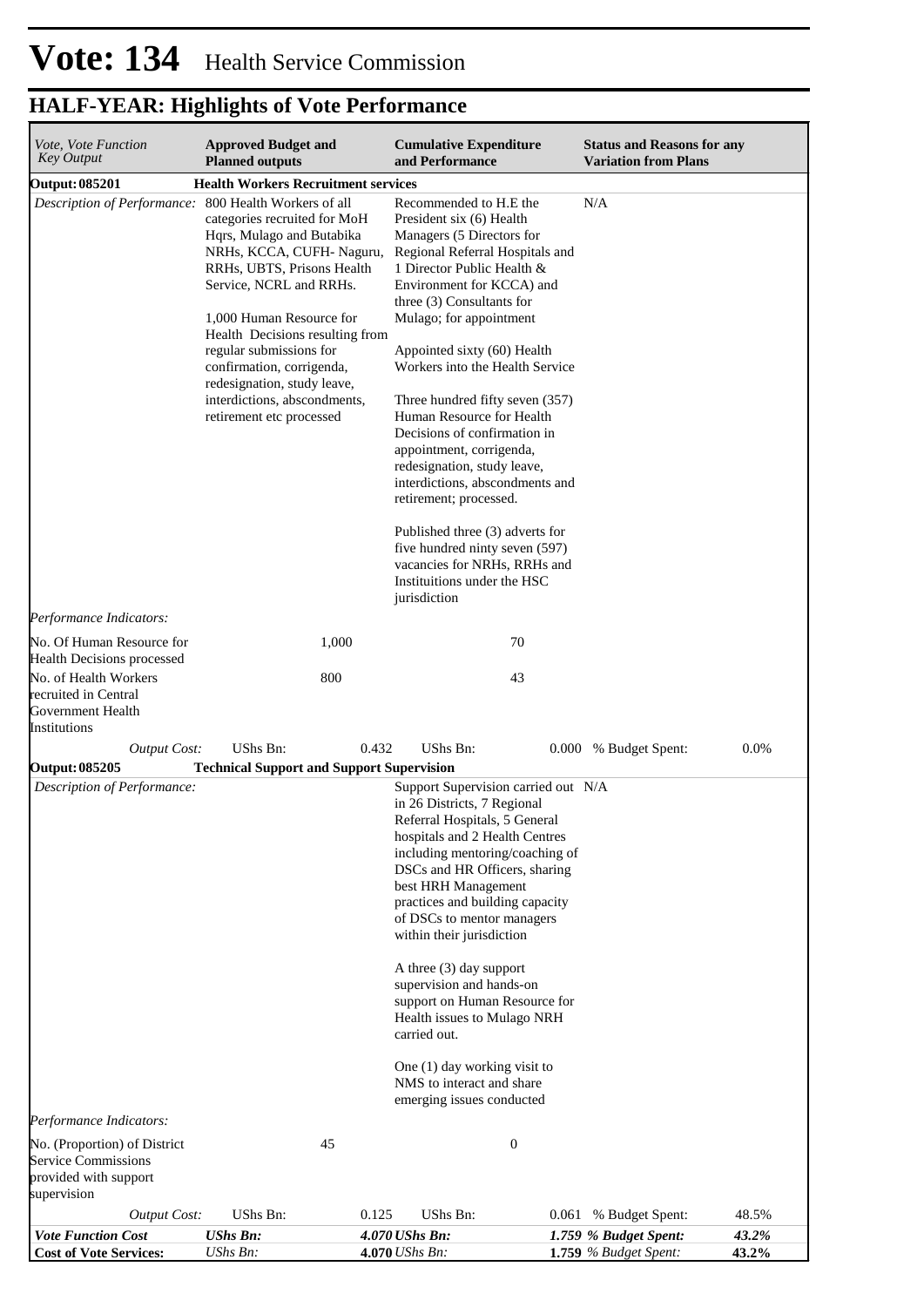# Vote: 134 Health Service Commission

## **HALF-YEAR: Highlights of Vote Performance**

*\* Excluding Taxes and Arrears*

With the allocated financial resources, the Commission achieved the following key outputs during the quarter;

Recommended to H.E the President One (1) Senior Consultant for Mulago for appointment.

Appointed twenty five (25) Health Workers into the Health Service

Two hundred eighty seven (287) Human Resource for Health Decisions of confirmation in appointment, corrigenda, redesignation, study leave, interdictions, abscondments and retirement; processed.

Published three (3) adverts for five hundred ninty seven (597) vacancies for NRHs, RRHs and Institutions under the HSC jurisdiction

HSC eRecruitment Information System & Selection Exams project document and Charter/ Inception report approved

Consultants for development and implementation of HSC eRecruitment Information System & Selection Exams System procured

Development of competency profiles for senior health managerial and Clinical posts in MoH Hqtrs, National and Regional Referral Hospitals continued

Reviews and Development of the Health Service Commission Third 5-Year Strategic Plan FY 2015/16 to FY 2019/20 initiated

Support Supervision carried out in 26 Districts, 7 Regional Referral Hospitals, 5 General hospitals and 2 Health Centres including mentoring/coaching of DSCs and HR Officers, sharing best HRH Management practices and building capacity of DSCs to mentor managers within their jurisdiction

Taskforce for the review of Health Workers Terms and Conditions of Service established and work is in progress

Taskforce for the review of Health Workers Training and Qualifications established and work is in progress.

Review of Job Descriptions and Guidelines for the Recruitment of Health Workers continued.

Taskforce for the development of the Health Service Commission Standard Operating Procedures established and work is in progress

### **Table V2.2: Implementing Actions to Improve Vote Performance**

| <b>Planned Actions:</b>                                                                                                                                                                                                               | <b>Actual Actions:</b>                                                                                                                                                                                                                                                                                                                                                                                                 | <b>Reasons for Variation</b> |
|---------------------------------------------------------------------------------------------------------------------------------------------------------------------------------------------------------------------------------------|------------------------------------------------------------------------------------------------------------------------------------------------------------------------------------------------------------------------------------------------------------------------------------------------------------------------------------------------------------------------------------------------------------------------|------------------------------|
| Vote: 134 Health Service Commission                                                                                                                                                                                                   |                                                                                                                                                                                                                                                                                                                                                                                                                        |                              |
| Vote Function: 08 52 Human Resource Management for Health                                                                                                                                                                             |                                                                                                                                                                                                                                                                                                                                                                                                                        |                              |
| Subject to availability of funds and<br>clearance by Public Service, fill all vacant<br>posts. Advocate for training in those<br>affected professions/ disciplines such as<br>ENT, Pathology, Dental and Laboratory<br>Technologists. | The HSC recommended to H.E the<br>President six (6) Health Managers and two<br>(2) Consultants for appointment. The<br>Commission also directly appointed thirty<br>five (35) Health Workers into the Health<br>Service. Through its Annual Report for<br>FY2013/14, the Commission advocated<br>for training in those affected professions/<br>disciplines that are short in supply in the<br>country's labour market | N/A                          |
| At various stakeholder meetings the<br>commission plans to advocate for better<br>working conditions of service for health<br>workers.                                                                                                | At various stakeholder meetings the<br>commission advocated for better working<br>conditions of service for health workers.                                                                                                                                                                                                                                                                                            | N/A                          |
| Vote: 134 Health Service Commission                                                                                                                                                                                                   |                                                                                                                                                                                                                                                                                                                                                                                                                        |                              |
| Vote Function: 08.52 Human Resource Management for Health                                                                                                                                                                             |                                                                                                                                                                                                                                                                                                                                                                                                                        |                              |
| The Commission plans to conduct Support The Commission conducted a support                                                                                                                                                            |                                                                                                                                                                                                                                                                                                                                                                                                                        | N/A                          |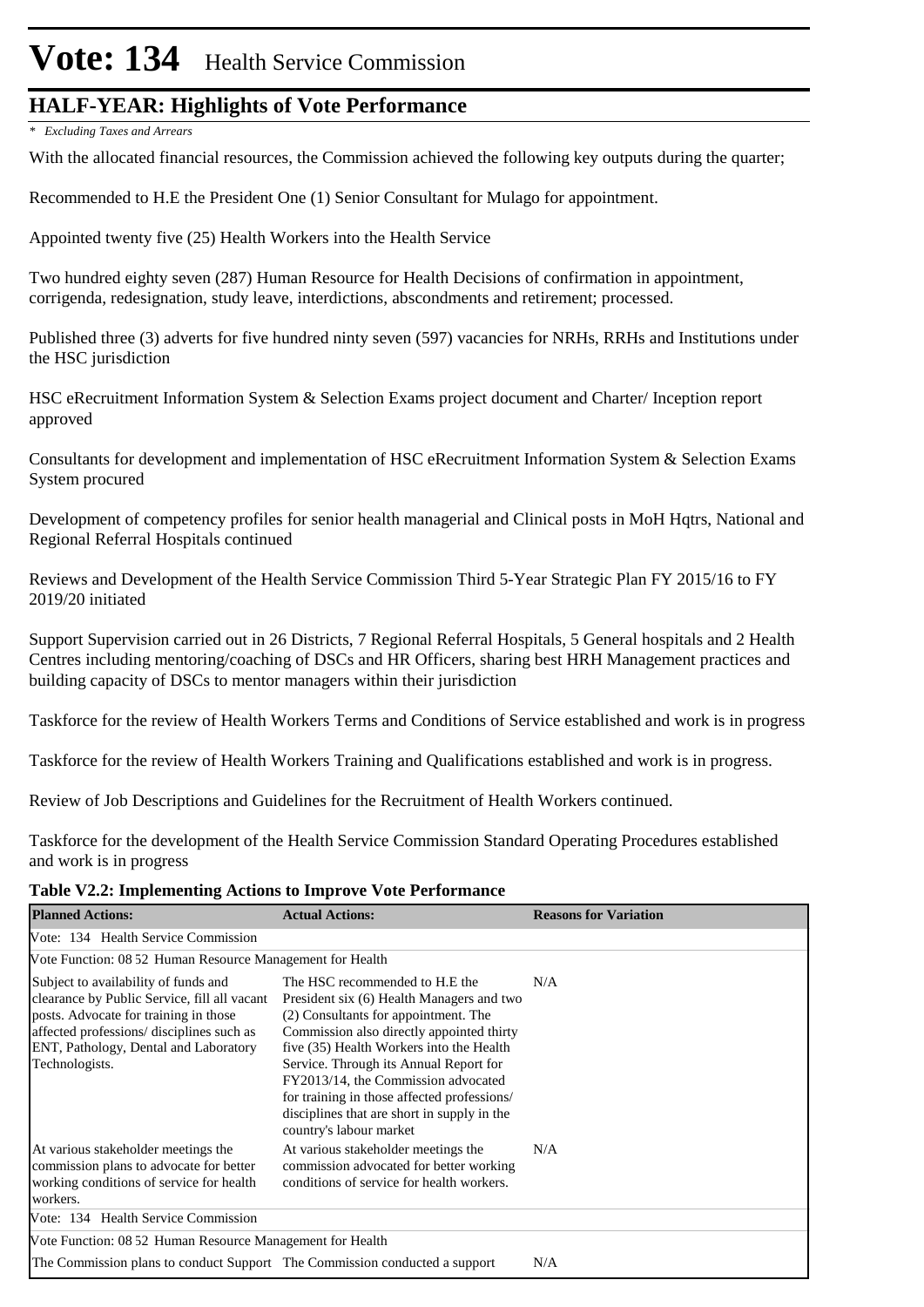| <b>Planned Actions:</b>                                                                                                                                                                                                                   | <b>Actual Actions:</b>                                                                                                                                                                                                            | <b>Reasons for Variation</b> |
|-------------------------------------------------------------------------------------------------------------------------------------------------------------------------------------------------------------------------------------------|-----------------------------------------------------------------------------------------------------------------------------------------------------------------------------------------------------------------------------------|------------------------------|
| Supervision visits that among others HRH<br>issues will emphasise adherence to the<br>Health Workers' Code of Conduct and<br>Ethics. Commission too plans to print<br>copies of the H/Ws Code of conduct $\&$<br>Ethics for dissemination | supervission visit to Mulago NRH and<br>handled HRH issues including<br>emphasising adherence to the Health<br>Workers Code of Conduct and Ethics.<br>Copies of Health Workers Code of<br>conduct & Ethicswere also dissemination |                              |

### *V3: Details of Releases and Expenditure*

*This section provides a comprehensive summary of the outputs delivered by the Vote and further details of Vote expenditures by Vote Function and Expenditure Item.*

### **Table V3.1: GoU Releases and Expenditure by Output\***

| <b>Billion Uganda Shillings</b>                                  | <b>Approved</b><br><b>Budget</b> | <b>Released</b> | <b>Spent</b> | $%$ GoU<br><b>Budget</b> | $%$ GoU<br><b>Budget</b> | $%$ GoU<br>Releases |
|------------------------------------------------------------------|----------------------------------|-----------------|--------------|--------------------------|--------------------------|---------------------|
|                                                                  |                                  |                 |              | Released                 | <i>Spent</i>             | <i>Spent</i>        |
| VF:0852 Human Resource Management for Health                     | 4.07                             | 2.10            | 1.76         | 51.7%                    | 43.2%                    | 83.6%               |
| Class: Outputs Provided                                          | 3.72                             | 1.94            | 1.75         | 52.0%                    | 46.9%                    | 90.3%               |
| 085201 Health Workers Recruitment services                       | 0.43                             | 0.00            | 0.00         | $0.0\%$                  | $0.0\%$                  | N/A                 |
| 085202 Secretariat Support Services                              | 2.79                             | 1.49            | 1.30         | 53.5%                    | 46.8%                    | 87.5%               |
| 085205 Technical Support and Support Supevision                  | 0.12                             | 0.06            | 0.06         | 48.5%                    | 48.5%                    | $100.0\%$           |
| 085206 Health Workers Recruitment and Human Resource for Health  | 0.38                             | 0.38            | 0.38         | $101.3\%$                | 101.0%                   | 99.7%               |
| <b>Management Services</b>                                       |                                  |                 |              |                          |                          |                     |
| Class: Capital Purchases                                         | 0.35                             | 0.17            | 0.01         | $48.6\%$                 | 3.3%                     | 6.8%                |
| 085275 Purchase of Motor Vehicles and Other Transport Equipment  | 0.29                             | 0.14            | 0.00         | 48.6%                    | $0.7\%$                  | 1.5%                |
| 085276 Purchase of Office and ICT Equipment, including Software  | 0.01                             | 0.01            | 0.00         | 97.7%                    | 22.8%                    | 23.3%               |
| Purchase of Specialised Machinery & Equipment<br>085277          | 0.02                             | 0.01            | 0.00         | $48.6\%$                 | $16.2\%$                 | 33.3%               |
| 085278 Purchase of Office and Residential Furniture and Fittings | 0.03                             | 0.01            | 0.00         | 23.6%                    | 12.7%                    | 53.9%               |
| <b>Total For Vote</b>                                            | 4.07                             | 2.10            | 1.76         | 51.7%                    | 43.2%                    | 83.6%               |

*\* Excluding Taxes and Arrears*

### **Table V3.2: 2015/16 GoU Expenditure by Item**

| <b>Billion Uganda Shillings</b>                         | Approved<br><b>Budget</b> | <b>Releases</b> | <b>Expend-</b><br>iture | % Budged<br><b>Released</b> | % Budget<br><b>Spent</b> | %Releases<br><b>Spent</b> |
|---------------------------------------------------------|---------------------------|-----------------|-------------------------|-----------------------------|--------------------------|---------------------------|
| <b>Output Class: Outputs Provided</b>                   | 3.72                      | 1.94            | 1.75                    | 52.0%                       | 46.9%                    | 90.3%                     |
| 211101 General Staff Salaries                           | 0.95                      | 0.59            | 0.42                    | 62.1%                       | 43.7%                    | 70.3%                     |
| 211103 Allowances                                       | 0.45                      | 0.22            | 0.22                    | 49.9%                       | 49.8%                    | 100.0%                    |
| 213001 Medical expenses (To employees)                  | 0.03                      | 0.01            | 0.01                    | 50.0%                       | 50.0%                    | 100.0%                    |
| 221001 Advertising and Public Relations                 | 0.00                      | 0.00            | 0.00                    | 48.5%                       | 48.4%                    | 99.8%                     |
| 221002 Workshops and Seminars                           | 0.16                      | 0.08            | 0.08                    | 47.3%                       | 47.2%                    | 99.9%                     |
| 221003 Staff Training                                   | 0.11                      | 0.05            | 0.05                    | 46.6%                       | 46.6%                    | 100.0%                    |
| 221004 Recruitment Expenses                             | 0.60                      | 0.28            | 0.28                    | 47.3%                       | 47.3%                    | 100.0%                    |
| 221007 Books, Periodicals & Newspapers                  | 0.04                      | 0.02            | 0.02                    | 48.5%                       | 48.4%                    | 99.9%                     |
| 221008 Computer supplies and Information Technology (IT | 0.03                      | 0.01            | 0.01                    | 48.5%                       | 48.5%                    | 100.0%                    |
| 221009 Welfare and Entertainment                        | 0.05                      | 0.02            | 0.02                    | 48.5%                       | 41.4%                    | 85.2%                     |
| 221011 Printing, Stationery, Photocopying and Binding   | 0.11                      | 0.05            | 0.05                    | 48.5%                       | 47.4%                    | 97.8%                     |
| 221012 Small Office Equipment                           | 0.02                      | 0.01            | 0.01                    | 48.5%                       | 48.5%                    | 99.9%                     |
| 221016 IFMS Recurrent costs                             | 0.04                      | 0.02            | 0.02                    | 50.0%                       | 50.0%                    | 99.9%                     |
| 221017 Subscriptions                                    | 0.00                      | 0.00            | 0.00                    | 48.5%                       | 48.1%                    | 99.1%                     |
| 221020 IPPS Recurrent Costs                             | 0.03                      | 0.01            | 0.01                    | 50.0%                       | 50.0%                    | 99.9%                     |
| 222001 Telecommunications                               | 0.04                      | 0.02            | 0.02                    | 48.5%                       | 48.4%                    | 99.8%                     |
| 222003 Information and communications technology (ICT)  | 0.01                      | 0.00            | 0.00                    | 48.5%                       | 48.5%                    | 99.9%                     |
| 223005 Electricity                                      | 0.03                      | 0.01            | 0.01                    | 48.5%                       | 48.5%                    | 99.9%                     |
| 223901 Rent – (Produced Assets) to other govt. units    | 0.44                      | 0.22            | 0.22                    | 49.4%                       | 49.3%                    | 100.0%                    |
| 225001 Consultancy Services- Short term                 | 0.05                      | 0.02            | 0.02                    | 48.5%                       | 48.5%                    | 100.0%                    |
| 227001 Travel inland                                    | 0.19                      | 0.09            | 0.09                    | 48.5%                       | 48.5%                    | 99.9%                     |
| 227002 Travel abroad                                    | 0.03                      | 0.01            | 0.01                    | 48.5%                       | 48.0%                    | 99.0%                     |
| 227004 Fuel, Lubricants and Oils                        | 0.16                      | 0.08            | 0.08                    | 49.7%                       | 48.7%                    | 98.1%                     |
| 228001 Maintenance - Civil                              | 0.02                      | 0.01            | 0.01                    | 48.5%                       | 41.5%                    | 85.6%                     |
| 228002 Maintenance - Vehicles                           | 0.13                      | 0.06            | 0.06                    | 47.0%                       | 43.5%                    | 92.7%                     |
| 228003 Maintenance - Machinery, Equipment & Furniture   | 0.03                      | 0.01            | 0.01                    | 48.5%                       | 48.2%                    | 99.3%                     |
| <b>Output Class: Capital Purchases</b>                  | 0.45                      | 0.22            | 0.01                    | 48.9%                       | 2.6%                     | 5.3%                      |
| 231004 Transport equipment                              | 0.29                      | 0.14            | 0.00                    | 48.6%                       | 0.7%                     | 1.5%                      |